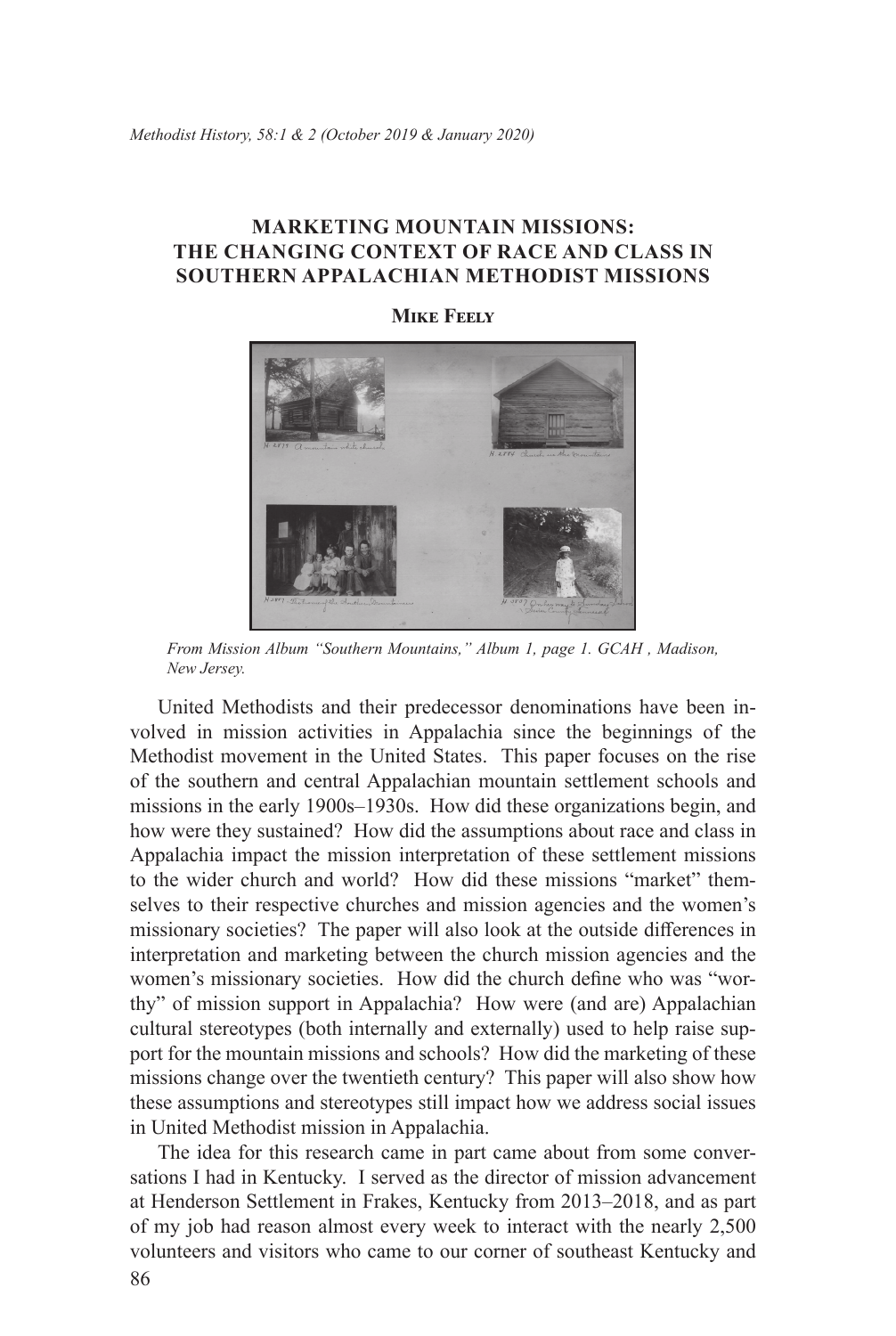northern Tennessee each year. I was curious as to what had gotten them involved in coming down on a weeklong "mission trip" or longer volunteer time. I heard a lot of heartfelt stories and histories from different individuals—some had come for family reasons (their family was from that part of Appalachia and had moved north to Ohio, Indiana or Michigan in the one of the great Appalachian migrations in the 1930s or 1950s); or that they loved being able to come down and work on something positive as a church instead of "fighting like we always seem to be doing back home."

But one man's response caught my attention. He told me (back in summer, 2014) that he liked coming to a place "where the people were pure and not been corrupted by modern life." That response puzzled me, and then I encountered other responses similar to that—making the point that Appalachia was a place where the purest of Americans still existed and that life was simple and undisturbed. It was in some ways a romantic idea of Appalachia as a place set apart, as a place where the past lays undisturbed, just waiting to be discovered.

## **Defining Appalachia**

The first non-indigenous incursions into Southern Appalachia came in the 1750s with the arrival of Captain Thomas Walker, and later Daniel Boone and William Twitty in 1775. By the 1780s, there was a flood of settlers crossing the Cumberland Gap, moving on into Kentucky and the Midwest. The native Cherokee and other indigenous groups were soon displaced from the area, and by the early 1800s land grants and settlements were being established throughout southeast Kentucky. The new settlers were predominantly Scotch-Irish with a mix of nationalities and ethnicities also crossing the Gap.<sup>1</sup> Despite some of the narratives and histories, Southern Appalachia was always a diverse mix of peoples. By the 1830s, there were pockets of African Americans in southeast Kentucky, by the 1870s, increasing waves of immigrants from Italy and southern and eastern Europe, and most towns had Jewish communities, augmented by immigration in the 1890s and early 1900s from Russia and the Baltic areas. Despite a slow population loss over the past 50 years, southern Appalachia has continued to bring in immigrants.<sup>2</sup> Today southern Appalachia is even more diverse, with growing numbers of Spanish-speaking residents and diverse faith groups.<sup>3</sup>

But Appalachia has also played a unique role in American social and cul-

<sup>&</sup>lt;sup>1</sup> By the early 1820s, it is estimated that several hundred thousand people travelled this historic route westward. Today, an estimated 47 million people in the United States are descendants of these early travelers. "Early American Frontier," accessed December 3, 2018, https://www.nps. gov/cuga/learn/historyculture/early-american-frontier.htm.

<sup>2</sup> Kelvin M. Pollard, "*A 'New Diversity': Race and Diversity in the Appalachian Region*," Report from the Population Reference Bureau, Appalachian Regional Commission, (Washington, DC: Appalachian Regional Commission, September 2004), https://www.arc.gov/assets/ research\_reports/ANewDiversityRaceandEthnicityinAppalachia.pdf.

<sup>&</sup>lt;sup>3</sup> The largest city in southeast Kentucky, Middlesboro—adjacent to Harrogate, Tennessee, and Lincoln Memorial University—has a growing Latino population and a Bahai community.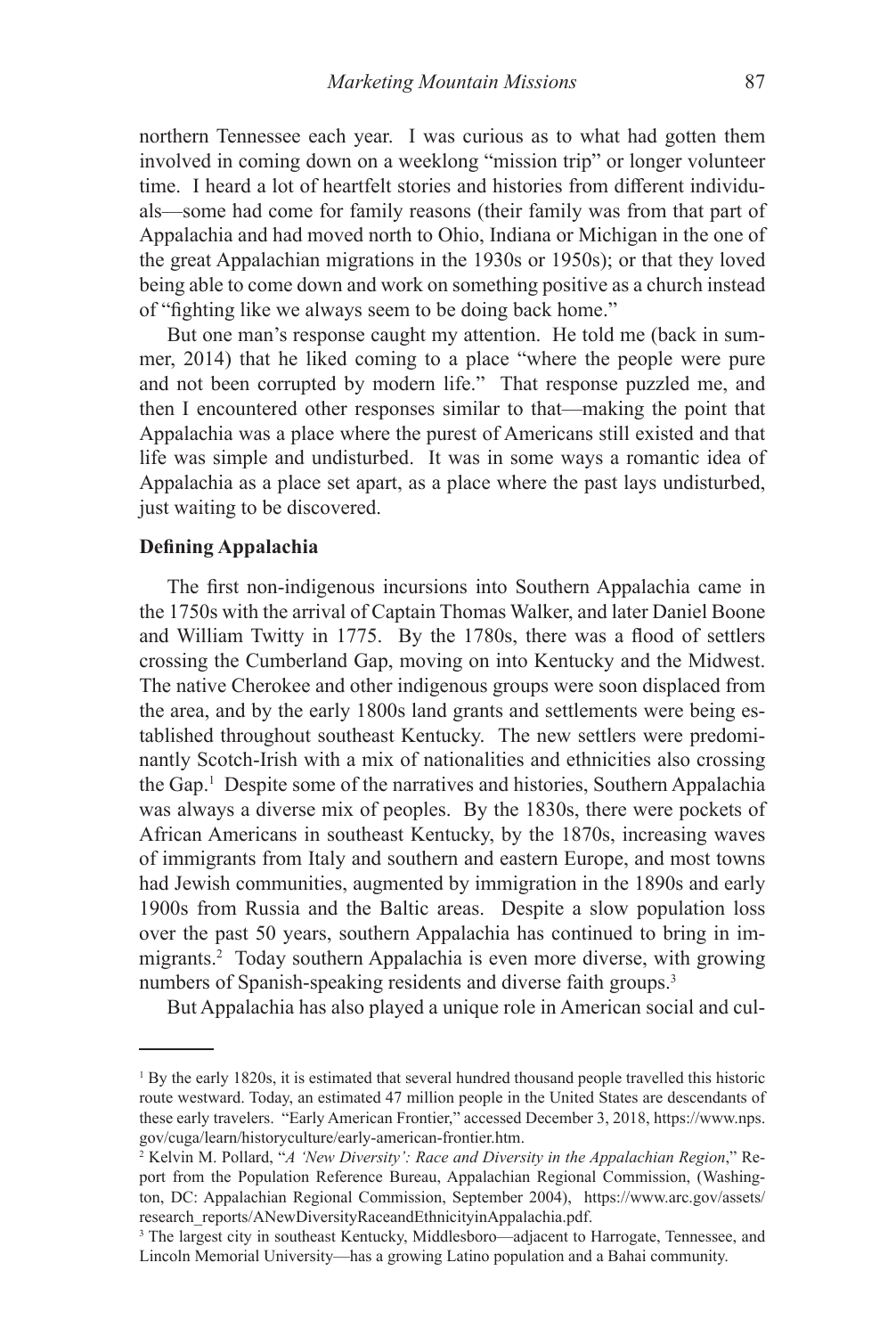tural history. The area began to be set apart and defined as "Appalachia" in the 1880s by magazine writers.<sup>4</sup> Since that time, Appalachia has served as a mirror in which Americans and other outsiders could create stereotypes and make assumptions in both positive and negative ways. This certainly is not limited to Appalachia, but those assumptions have long impacted the way the area was seen by the "outside world" (such as an area of raw materials, a mission field, an area of poor native whites, an area of corrupt politics, etc.).<sup>5</sup>

The early settlements in Kentucky were soon followed by Methodist circuit riders, and by 1815 there were established Methodist circuits in southeast Kentucky (the Red Bird River Circuit) and Methodist meetings in the major towns such as Cumberland Ford (Pineville).<sup>6</sup> After the Civil War, with the major development of coal mining in the area, Methodist churches (both northern and southern) were planted in major towns such as Middlesboro, Williamsburg and Harlan. There was also outreach from the African Methodist Episcopal (AME) and African Methodist Episcopal, Zion (AMEZ) denominations toward African-Americans in the coal mining areas of southeast Kentucky. Other Methodist groups were nearby. There was a relatively strong Evangelical and United Brethren presence in neighboring east Tennessee that would have had some influence on that part of Kentucky.

Mission work in the southern United States in the immediate aftermath of the Civil War for the most part ignored the Appalachian areas. The focus (rightfully so) was on the urgent needs of the newly freed African Americans, especially their need for education and integration into society. The work of the American Missionary Association and that of major northern denominations was directed toward the establishment of mission schools and colleges.7

One institution that did significant work both before the Civil War and during Reconstruction was Berea College (and its Union Church), founded in 1855 by Rev. John Fee, a noted abolitionist. Berea had the stated purpose of educating both African Americans and whites together.<sup>8</sup> Rev. Fee was persecuted for his beliefs and activities, but at the close of the war was able to

<sup>4</sup> As early as March, 1873, *Lippincott's Magazine* published an article about Appalachia entitled "A Strange Land and a Peculiar People." William Wallace Harney, "A Strange Land and a Peculiar People," *Lippincott's Monthly Magazine* 12.31 (October 1873): 429-437.

<sup>&</sup>lt;sup>5</sup> Rev. Jim Sessions, a former director of the Commission on Religion in Appalachia (CORA) often spoke of the history of southern Appalachia being determined by the raw materials there of water, timber, coal and rock.

<sup>&</sup>lt;sup>6</sup> Robert Sledge, *Five Dollars and Myself: The History of Mission of the Methodist Episcopal Church, South, 1845–1939* (New York: General Board of Global Ministries, 2005), 29.

<sup>7</sup> One notable exception to this was the Holston Conference, Methodist Episcopal Church, which operated primarily in the region of east Tennessee and southwest Virginia that had remained Unionist during the Civil War. Holston sought to reach out to primarily white residents with the construction of Grant University (a full college that included a theology school) with branches in Chattanooga (now the University of Tennessee at Chattanooga) and Athens (now Tennessee Wesleyan University). A non-denominational equivalent was Lincoln Memorial University in Harrogate, Tennessee (at the Cumberland Gap), which was constructed in the 1890s by General Otis Howard, in response to a promise made to President Lincoln, who wanted to build a school for the "loyal mountaineers."

<sup>8</sup> The motto of Berea College since its founding is from Acts 17:26: "God has made of one blood all peoples of the earth."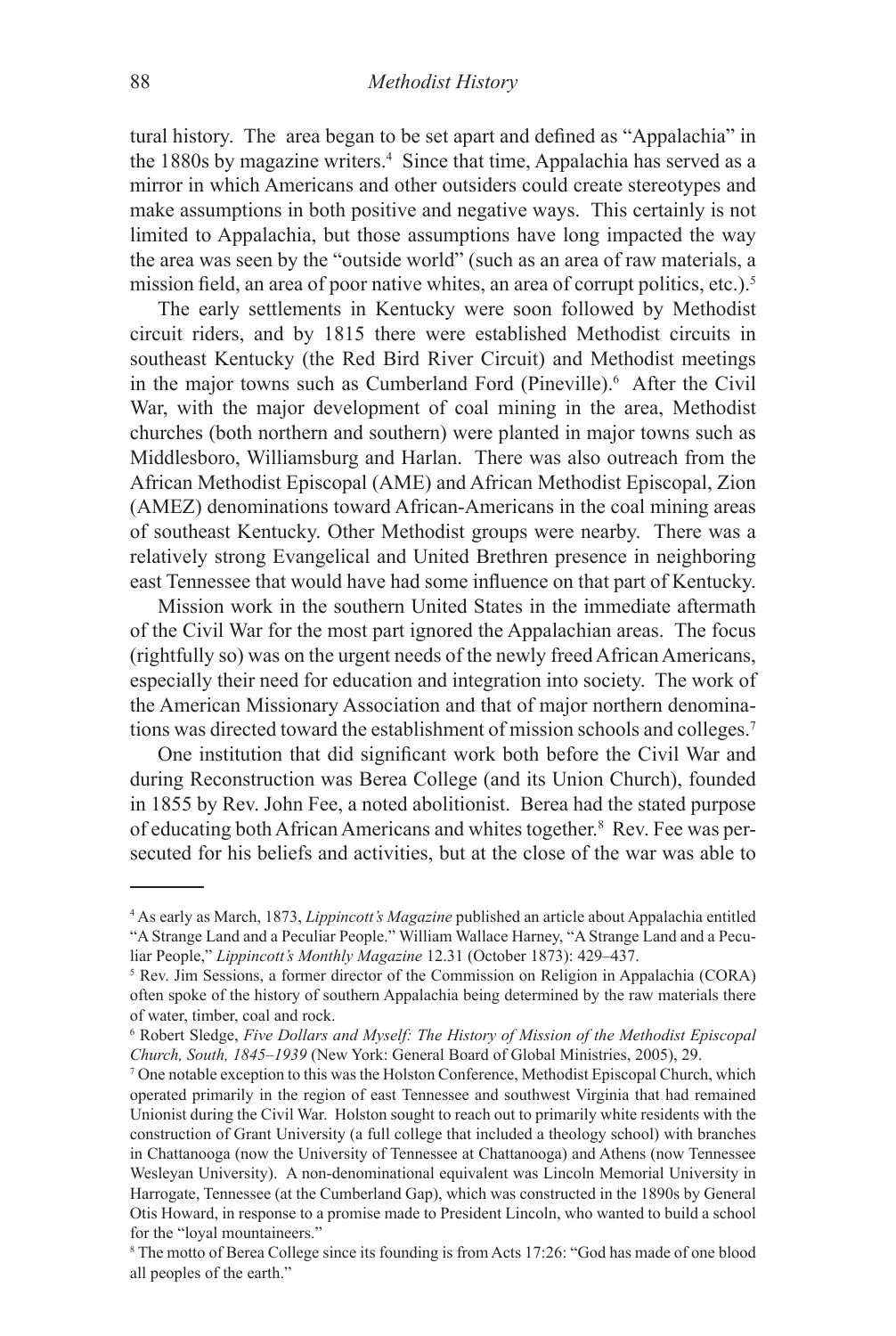restart the college and have integrated classes. The integrated classes came to an end in 1904, when the Kentucky legislature passed a law prohibiting educating blacks and whites.<sup>9</sup> In an effort to continue educating African-American students, Berea's President Frost (under protest from many students and alumni) sought to address the issue by forming Lincoln Institute, a vocational and normal school, for the education of African-American students. What was happening at Berea began happening across the southern United States, as state legislatures in the wake of Reconstruction began to pass restrictive laws designed to enforce racial separation and eventually white supremacy in all parts of society. This was codified in the late 1890s as the "Jim Crow" laws took effect and de jure segregation became the norm across the South.<sup>10</sup>

#### **Turn toward Appalachia**

In 1899, the third president of Berea College, Dr. William Goodell Frost wrote an influential piece published in the *Atlantic Magazine*, "Our Contemporary Ancestors in the Southern Mountains." He called for a mission to the mountains, to educate the worthy mountaineer: "These eighteenth-century neighbors and fellow countrymen of ours are in need of a friendly interpreter; for modern life has little patience with those who are 'behind the times.'"<sup>11</sup> In 1893, President Frost had taken a long tour of seven southeastern Kentucky counties, and in the words of one historian, he

"discovered" a population in the eastern Kentucky mountains that preserved what he regarded as Early American handicrafts, music and other folkways . . . . Just who were these Appalachian Americans? Frost emphasized that mountain people were real Americans because of their lineage from Revolutionary War-era pioneers and loyalty to the Union during the Civil War. Furthermore, in Frost's view, mountaineers had owned land, but had not owned slaves. Appalachian people were also worthy of interest and support, not only because of their patriotism, but because they were neither "foreigners, nor Catholics, nor aliens, nor infidels." Properly influenced and educated, Frost maintained that mountain people could make substantial contributions to the march of American progress.

Here, in "the mountainous backyards of nine states" was a region where pioneer people were living lives notable for quaintness rather than progress. Appalachian people, Frost noted, were "religious, truthful, hospitable, and much addicted to killing one another. They are leading a life of survivals, spinning cloth in a manner of centuries ago, and preserving many fine Shakespearean phrases and pronunciations; they may be called our contemporary ancestors!" For Frost, here was a population that could lead the way in uniting the country and demonstrate the practicality of

<sup>9</sup> The Day Act, passed by the Kentucky legislature in 1904. The commonwealth of Kentucky had sought for many years to interrupt and stop the holding of interracial classes at Berea College.  $10$  The attitudes in the white South were never totally monolithic. There was scattered yet significant work and witness against Jim Crow both inside and outside the church. See Anthony Dunbar, *Against the Grain* (Charlottesville: U Virginia P, 1972), and the early work of the Highlander Center in Monteagle, Tennessee. There were pastors and professors who spoke up such as Dr. Alva Taylor of Vanderbilt University, in addition to significant, yet quiet, witness among some of the women's societies and their leadership.

<sup>11</sup> William Goodell Frost, "Our Contemporary Ancestors in the Southern Mountains," *Atlantic Magazine* (March 1899), https://www.theatlantic.com/magazine/archive/1899/03/our-contemporary-ancestors-southern-mountains/581332/.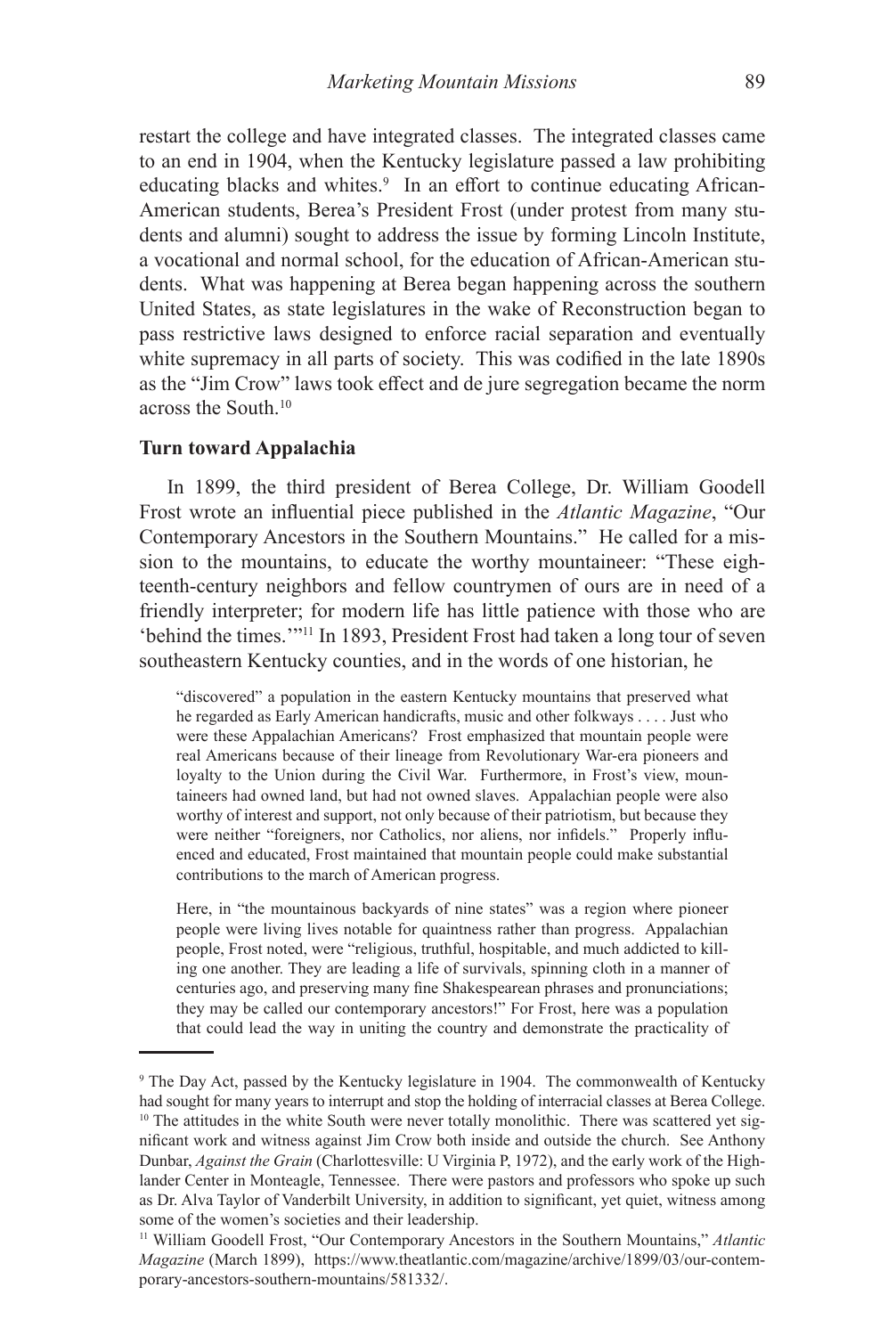Berea's ideals.<sup>12</sup>

Dr. Frost's findings and remarks spurred others to rediscover Appalachia and to push for a mission in the mountains.<sup>13</sup> Frost was criticized for shifting the focus from the original purpose of Berea toward focusing on the needs of "our mountain neighbors." His article was widely read, and soon the southern Appalachians were being rediscovered by most major denominations as a last frontier in the United States for mission. There was a racial component to this as well. The mountaineers were often described as being from "pure Anglo-Saxon stock" and "hardy Scotch-Irish ancestry."14 They emerged as a nearby mission field at the same time as the mission momentum for the African-American community was fading in the face of Jim Crow. Another social movement that was happening at this time was the creation of mission societies for women in several denominations (including the northern Methodists in 1869), and the growth of young women attending college and religious training schools in greater numbers toward the turn of the century. This new focus on mission outreach meant Appalachia was able to benefit from these converging trends.

One of the first mission projects in southern Appalachia was the establishment of mission and settlement schools. The first was Hindman School in Hindman (Knott County), Kentucky, established in 1902 by May Stone and Katherine Pettitt. Pettitt and Ethel DeLonge Zande also would go on to establish the Pine Mountain Settlement School (Harlan County) in 1913. The settlement schools were designed to not only be educational centers but also to teach culture, health and hygiene, and some vocational skills.15 These settlement schools were followed by many others throughout the southern

<sup>&</sup>lt;sup>12</sup> Shannon Wilson, "William Goodell Frost: Race and Region at Berea College," https://libraryguides.berea.edu/ld.php?content\_id=2237632.

 $13$  The term "Appalachia" began to be used as a geographic identifier for the region in the 1880s.

<sup>&</sup>lt;sup>14</sup> Frost speaks of this more specifically in "Our Southern Ancestors":

The ancestry of the mountain folk is for the most part creditable. As has been indicated already it is almost wholly Revolutionary and British. In Kentucky a majority of the families may be traced back to rural England, both by distinct English traits and by the common English names like Chrisman, Baker, Allen, and Hazelwood. In other parts of the mountains the Scotch-Irish strain predominates, with corresponding names, including all the Macs . . . . But, whatever their origin, the "leading families" of the mountains are clearly sharers in the gracious influences which formed the English and Scottish people, and when a mountain lad registers by the name of Campbell or Harrison we have learned to expect that he will not prove unworthy of his clan.

<sup>&</sup>lt;sup>15</sup> The settlement house movement had originated in England in the 1840s with Toynbee House being one of the first. The movement spread to the United States in the 1880s, most notably with Jane Addam's Hull House in the  $19<sup>th</sup>$  ward of Chicago, which worked with the newly arrived Italian and Polish immigrants in that area. Settlement houses had a variety of classes and services to help and educate persons in their communities. Jane Addams influenced many of the leaders of the Methodist women's mission societies. She knew Belle Bennett and Lucy Meyers Rider of the Chicago (deaconess) Training School, and spoke at several women's mission events on the subject of settlement houses. Karen Tice, "Settlement House Movement," and Philis Alvic, "Settlement, Mission and Sponsored Schools," in *Encyclopedia of Appalachia*, eds., Jean Haskell and Rudy Abramson (Knoxville, U Tennessee P, 2006), 1550–1552.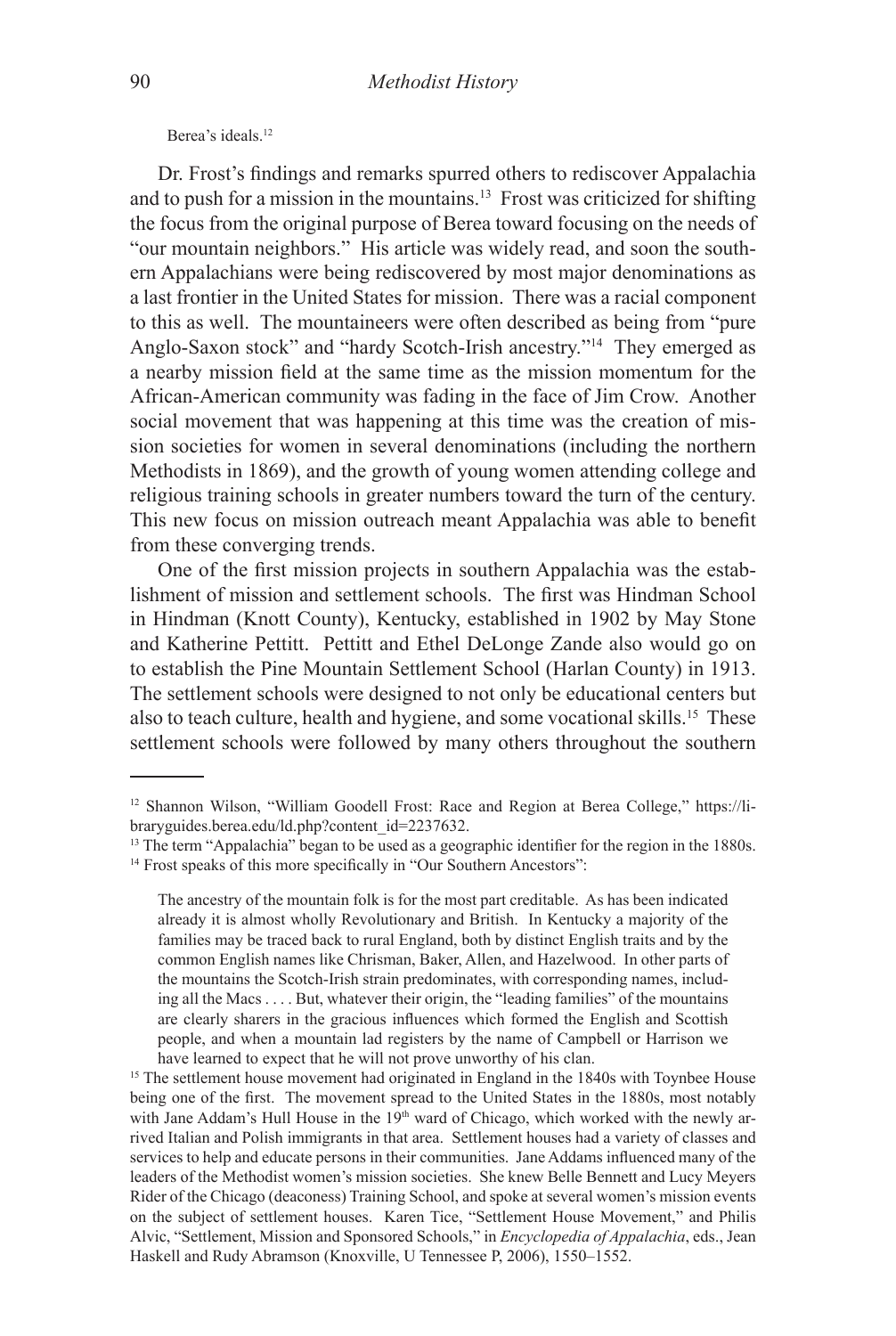Appalachians, and by World War II there were over 200 settlement schools scattered throughout the region.<sup>16</sup> The settlement schools gave an opportunity for women to be in active ministry, and many had teachers who had come from women's colleges in the north and then deaconesses who came from deaconess training schools such as the Chicago Training School and later the Scarritt-Bennett Center.<sup>17</sup>

The settlement schools were part of the Appalachian mission focus, along with calls for ministers to come work in these "isolated areas."<sup>18</sup> The same racial terminology was often used; "come work with these isolated Anglo-Saxon mountaineers," and a sense of solidarity in working with our benighted cousins in the mountains. There was a clear sense of being called to help these "poor unfortunates," and a sense that they were of a different class that needed help and education and cultural learning to be more "like us." This sense of the mountain whites being needy and objects of mission fit well within the corresponding cultural narrative of mountain whites being "hillbillies" and lacking in social skills and cultural mores.<sup>19</sup> The Methodist

<sup>&</sup>lt;sup>16</sup> These included schools from almost every Protestant denomination, as well as Roman Catholic schools, and non-sectarian schools such as Hindman, Pine Mountain, and the John B. Campbell folk school in western North Carolina. There were also mission schools segregated for specific ethnicities, such as the Vardy school in Hancock County, Tennessee, that was for the local Melungeon population. Many of the schools closed or changed after World War II, and evolved into colleges (Lees-McRae, Warren Wilson, University of North Carolina-Asheville) or were merged into local county school systems (for example, Archer School and Kingdom Come Settlement). From my count there are about 24 settlement schools still in existence (including the original ones at Hindman and Pine Mountain); six of them are still supported by the Daughters of the American Revolution. Karen W. Tice, "Settlement House Movement," and Philis Alvic, "Settlement, Mission and Sponsored Schools," in *The Encyclopedia of Appalachia*, eds. Rudy Abramson and Jean Haskell (Knoxville: U Tennessee P, 2006), 1550–1552.

<sup>&</sup>lt;sup>17</sup> The original women who came to Hindman and Pine Mountain were graduates from Vassar, Mt. Holyoke and other women's schools in the northeast. See Nancy K. Forderhase, "Eve Returns to the Garden: Women Reformers in Appalachian Kentucky in the Early Twentieth Century," *The Register of the Kentucky Historical Society* 85.3 (Summer 1987), 237–261. These women were part of a new generation of women who were exploring new ways of being in service and mission. Some of these women had connections to other parts of Kentucky (the Breckenridges were from Louisville, and Belle and Sue Bennett were from London), but the majority were from the northeast and Midwest. The young female teachers at Hindman and Pine Mountain were called sometimes called "fotched-over women" by the locals, as they had been brought down (fetched down) to teach. This parallels the rise of the deaconess movement a few years later where young women would find a more formal way to serve in mission within the church structure.

<sup>&</sup>lt;sup>18</sup> In one of the mission reports of the Methodist Episcopal Church in 1923 there is the call to outreach to the "scores of counties in the south central states (of Appalachia) where the highlanders dwell in poverty and woeful ignorance and superstition, so familiar in song and story." Ralph Diffendorfer, editor*, The World Service of the Methodist Episcopal Church* (Chicago: Methodist Episcopal Church, Council of Boards of Benevolence, Committee on Conservation and Advance, 1923), 345–346.

<sup>&</sup>lt;sup>19</sup> Secular groups shared many of those initial assumptions. The women's group Pi Beta Phi, which in 1912 founded the crafts school in Gatlinburg, Tennessee (now called Arrowmont), had a song describing their mountain work with the lines "We Pi Phi sisters here, they hillfolk sisters there, we in the midst of all things lovely and true, they for whom the whole world seems askew." Shirley Robinson, "Pi Beta Phi's Healthcare Mission: Forging Bonds between Gatlinburg, Tennessee and the Nation's Dominant Culture, 1912 to 1965" (paper presented at Society of Appalachian Historians Conference, Jonesborough, Tennessee, May, 2011), 2.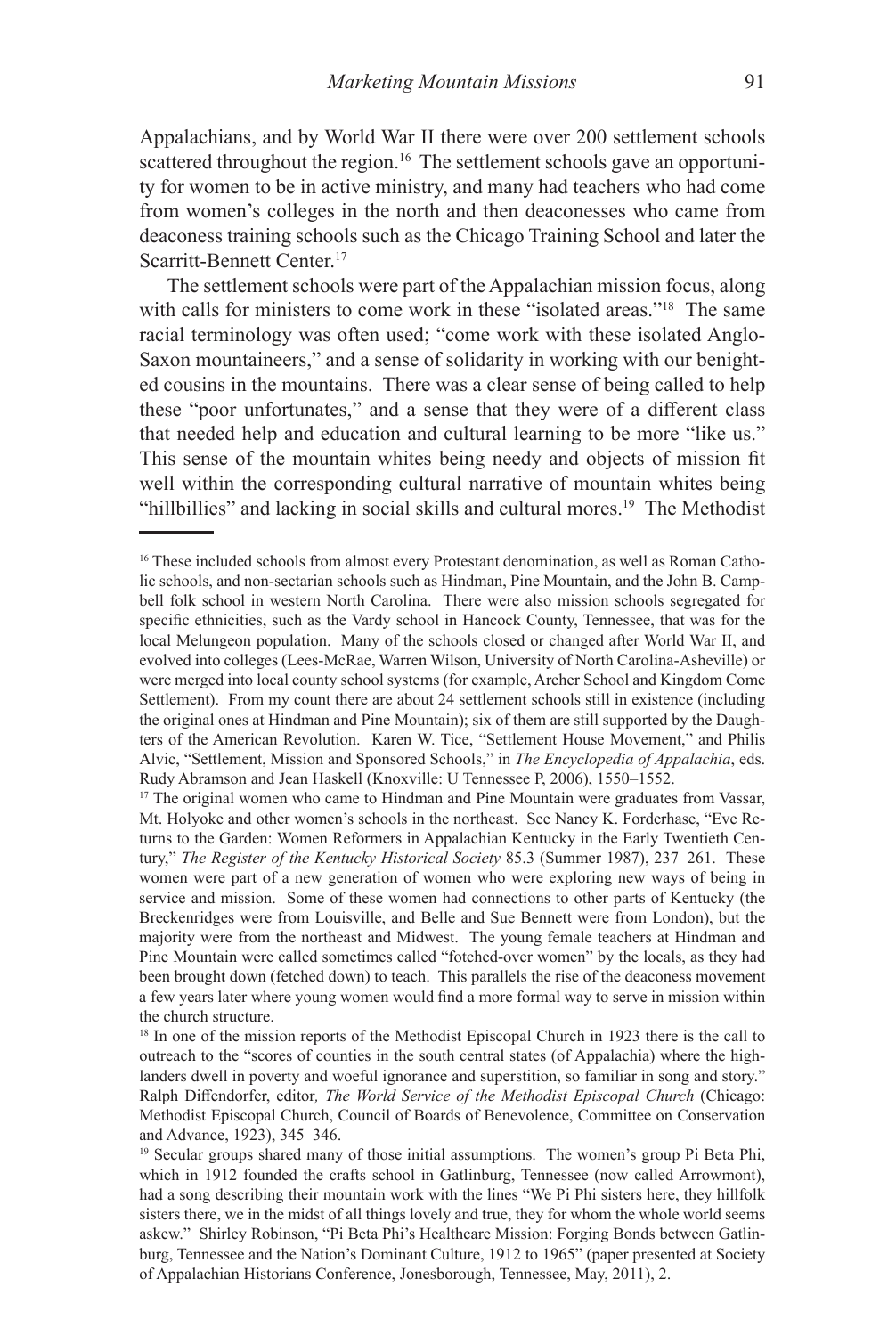women's home mission groups became very involved in the mission to the mountains, but continued to concentrate on missions involving African Americans as well as city missions.<sup>20</sup>

# **Henderson Settlement and Red Bird Mission**

The two faith-based settlement schools and missions in far southeast Kentucky, Henderson Settlement and Red Bird Mission, were founded four years apart by different predecessor bodies of the United Methodist Church. Red Bird Mission was founded as a clinic in 1921 by members of the Evangelical Church. Though relatively small by comparison to other Methodist bodies in Appalachia both the Evangelical Church and the United Brethren had a presence in east Tennessee. The mission board of the Evangelical Church had looked at other sites in southern Appalachia to work in the mountains. The decision was made to go to southeast Kentucky, and soon Dr. John DeWall and his family traveled to Beverly, Kentucky. Red Bird Mission's work grew to include a second campus six miles away at Queendale, and today Red Bird Mission and Christian School serves three counties (Bell, Clay, and Jackson) in Kentucky.

Henderson Settlement was founded in 1925 by a Methodist Episcopal pastor from Indiana named Rev. Hiram Frakes. Frakes had originally come to southeast Kentucky in response to a general plea from Bishop Henderson for pastors to come and help with the work in Appalachia.<sup>21</sup> Frakes first served two smaller churches in Harlan County, and then served as pastor of the county seat Methodist church at Pineville (Bell County), some 18 miles away from the western edge of the county, where Henderson Settlement would eventually be located. In 1925, Frakes founded a small school for the community, which would operate until the 1970s. Henderson Settlement at various times has had branches in Harlan County (Kingdom Come Settlement School) and Claiborne County, Tennessee (Archer School). Today Henderson Settlement's service area encompasses parts of three counties in Kentucky (Bell, Whitley, and Knox) and two in Tennessee (Campbell and Claiborne), with a small satellite campus in White Oak, Tennessee.

From their founding, both Red Bird Mission and Henderson Settlement relied on donations from outside the area, and still do today. A prime source for sharing the needs and asking for donations was (and remains) the Henderson Settlement newsletter. At its inception in 1925, it was called *Kentucky Mountain Missions*—and later, the *Henderson Holler*—and was mostly published on a monthly basis. The newsletters from 1925 through the 1940s were primarily edited by Hiram Frakes and were full of details of

<sup>20</sup> In an interesting paragraph in the 1939 Holston (MECS) *Annual Conference Journal*, Mrs. J.

E. Wolfe reports that the Holston Conference Missionary Society's history, focusing upon the "'intelligent and zealous labors for the evangelization of the colored race' and concern for the women in the 'dells and caves of the mountains as well as the towns and cities.'"

<sup>&</sup>lt;sup>21</sup> There are two Hendersons after whom the Settlement is named, Methodist Bishop Henderson and Bill Henderson, the latter a noted "king of the moonshiners," who donated sixty acres for the school in 1925.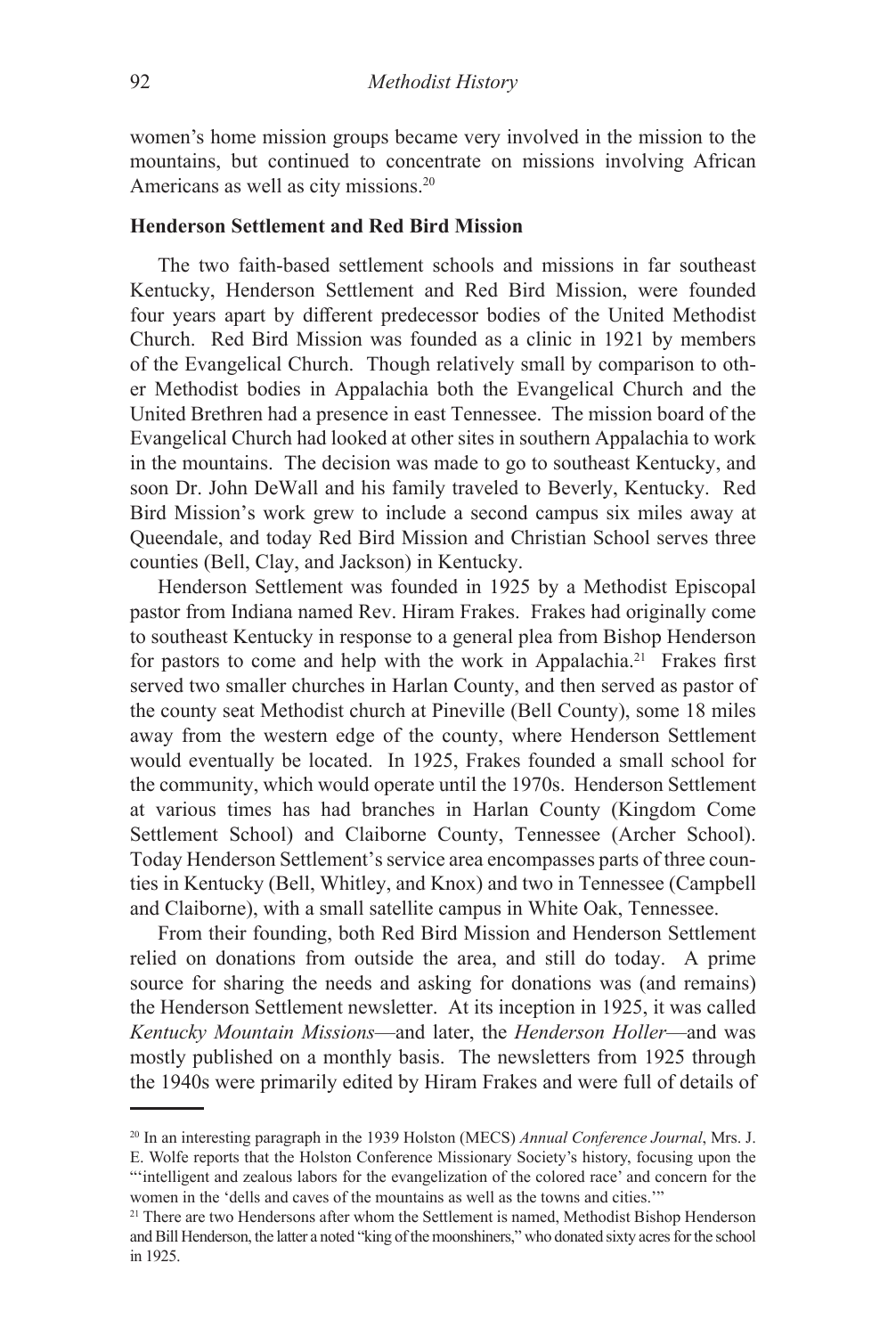activities at the Settlement, news about the school, and all sorts of fundraising ideas and plans (new businesses, cooperative efforts, and craft and thrift store news). Donations of both funds and items were mentioned in every issue, and from almost the first issue there were articles about estate gifts and leaving Henderson Settlement in one's will. A constant refrain in almost every issue were positive stories about how the Settlement was making a difference in the lives of the surrounding mountain families. But another refrain both in the early newsletters and in "on the road" presentations and mission talks was the frequent mention of the people of "South America" as "pure native Anglo-Saxon stock."<sup>22</sup> Another theme was the isolation and poverty of the people in the area. One example from the Kentucky Mountain Missions reads:

The school is located in one of the most isolated and inaccessible portions of the whole state. Prior to the founding of the school the people were the most ignorant and illiterate of our citizenship . . . (Hiram Frakes) has taken the light of civilization and Christianity into a most benighted country and the people in that section have responded in a way that is most gratifying and yet pathetic.<sup>23</sup>

These sentiments were echoed by church officials, bishops, and mission officials in the larger church.<sup>24</sup> E. D. Kohlstedt of the Methodist Board of Home Missions wrote, "(These) mountain mission ministries (have aided) the children of these worthy people who, despite their isolation and consequent limitations, are descendants from America's purest original stock."25 The same mission official a few months quoted President Frost of Berea about the lineage of these mountaineers: "Direct descendents from colonials of British, Dutch and German extraction, faithful to the primitive customs and social ideals of their forefathers, these mountain men are the lineal offspring from American pioneer settlers."<sup>26</sup> In the July 15, 1934, issue of *Kentucky Mountain Missions*, the President of nearby Lincoln Memorial University wrote:

Clinging to the mountain sides and nestling in the hollows one finds some four million Americans—descendants of the finest stock to settle this country. Here you find the new generations of Scotch-Irish, English, Germans and French Hugenots . . . . They could not be fettered nor held down by civilization. They wanted action; they

<sup>&</sup>lt;sup>22</sup> Hiram Frakes was on the road at least six months a year traveling to churches and conferences across the United States (but especially in the Midwest), speaking and preaching to fundraise for the work of Henderson Settlement. He often took with him a choir composed of students from Henderson Settlement. One of the most popular groups was a quartet called "The Sunbonnet Girls," who dressed up in "Appalachian style" and wore bonnets. South America was the name often used for the area in which Henderson Settlement was located, the name referring to the isolation of the area. Other place names were Lambden, Pearl and Linda, and the post office name was changed to Frakes in 1936 in honor of Hiram Frakes.

<sup>&</sup>lt;sup>23</sup> "They Must Not Be Disappointed," *Kentucky Mountain Missions* 2.6 (August 1931).<br><sup>24</sup> Bishop Henderson and Bishop Smith of the Methodist Episcopal Church were frequent con-

tributors to the Kentucky Mountain Missions.

<sup>25</sup> E. D. Kohlstedt, "A Worth While Task," *Kentucky Mountain Missions* 4.2 (April 15, 1933).

<sup>26</sup> E. D. Kohlstedt, "Pocketed Among Southern Highlands" *Kentucky Mountain Missions* 4.3 (June 15, 1933).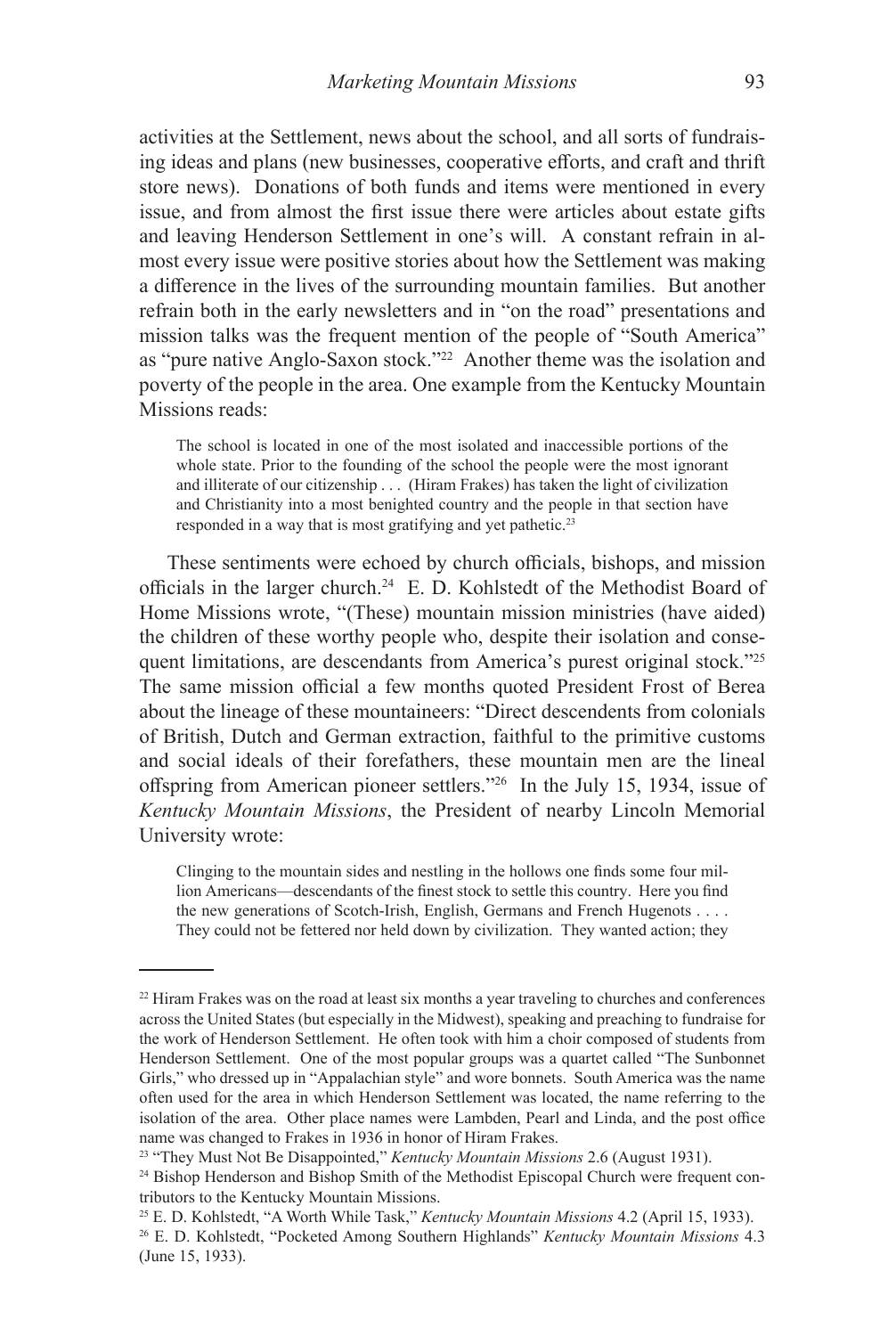wanted experience; they wanted the very thing that you and I want today.<sup>27</sup>

In the March 15, 1935, issue of *Kentucky Mountain Missions*, Miss Ethyl M. Wood described in even greater detail her opinion of the racial makeup of the area around Henderson Settlement, "The people living in this section known as 'South America' are of the purest American stock; that is, are descendents of the earliest settlers of English, Scotch and Irish blood. There is not a foreigner among them, and a negro is almost never seen anywhere in the mountains. The children, so many of them tow-headed, or golden-haired blondes, come to school over hill-or-mountain paths and roads, some of them for a number of miles."28

These themes were also lifted up by writers outside the Methodist church. Larry Vaughn, Manager of the Middlesboro Chamber of Commerce wrote in a 1926 article for the paper titled, "Peaceful Industrial People of 'South America" Eager to Learn: Trip Reveals Need for Help,"

How just a little taste of education has done a heap to overcome an appetite for liquor several generations old and at the same time awaken a citizenship to a new purpose, is outstandingly seen in the influence already gained in the so-called South America district by the Henderson Settlement School. The love for moon shine dwindles and flickers while an eager people grasp for their first opportunity to find new satisfactions in something better . . . . Clean Anglo-Saxon type are they—a people allowed to build for themselves a loose code of living without respect for law other than that which they have made themselves. One child coming into school said, "I don't know that it was not nice for girls to chew tobacco until you Henderson School people came."29

In the late 1940s, after the end of the Second World War, and with the retirement of Rev. Frakes and the coming of the new director, Rev. Glenn "Tex" Evans, the newsletter and other promotional literature for Henderson Settlement changed both in format and in tone. <sup>30</sup> But some of those early themes still resonate.

## **Marketing Mountain Missions Today**

When volunteers and work teams now come to Henderson Settlement or Red Bird Mission for a week, there is an emphasis on learning about Appalachia. There is an Appalachian music night (at Henderson there is a great local bluegrass band; at Red Bird Mission there is an accomplished dulcimer player and other musicians). Both have craft stores with works of local artisans. And at Henderson Settlement there is a Monday night program that explains our work in Appalachia, along with some of the histo-

<sup>27</sup> Stewart McClelland, "Lost America," *Kentucky Mountain Missions* 5.2 (July 15, 1934). 28 "Our Mountain Children," *Kentucky Mountain Missions* 6.2 (March 15, 1935).

<sup>&</sup>lt;sup>29</sup> Middlesboro (KY) Daily News, October 2, 1926. Another writer (J.A. Stuckey in Lexington, KY) sent a personal letter to Rev. Frakes on April 24, 1925, hoping that he would build this school and "salvage the one hundred percent Americans who are mountain locked, without roads, schools or churches in the Appalachian Mountains."

<sup>30</sup> Following his service as executive director of Henderson Settlement, Tex Evans founded the Appalachian Service Project in 1969.